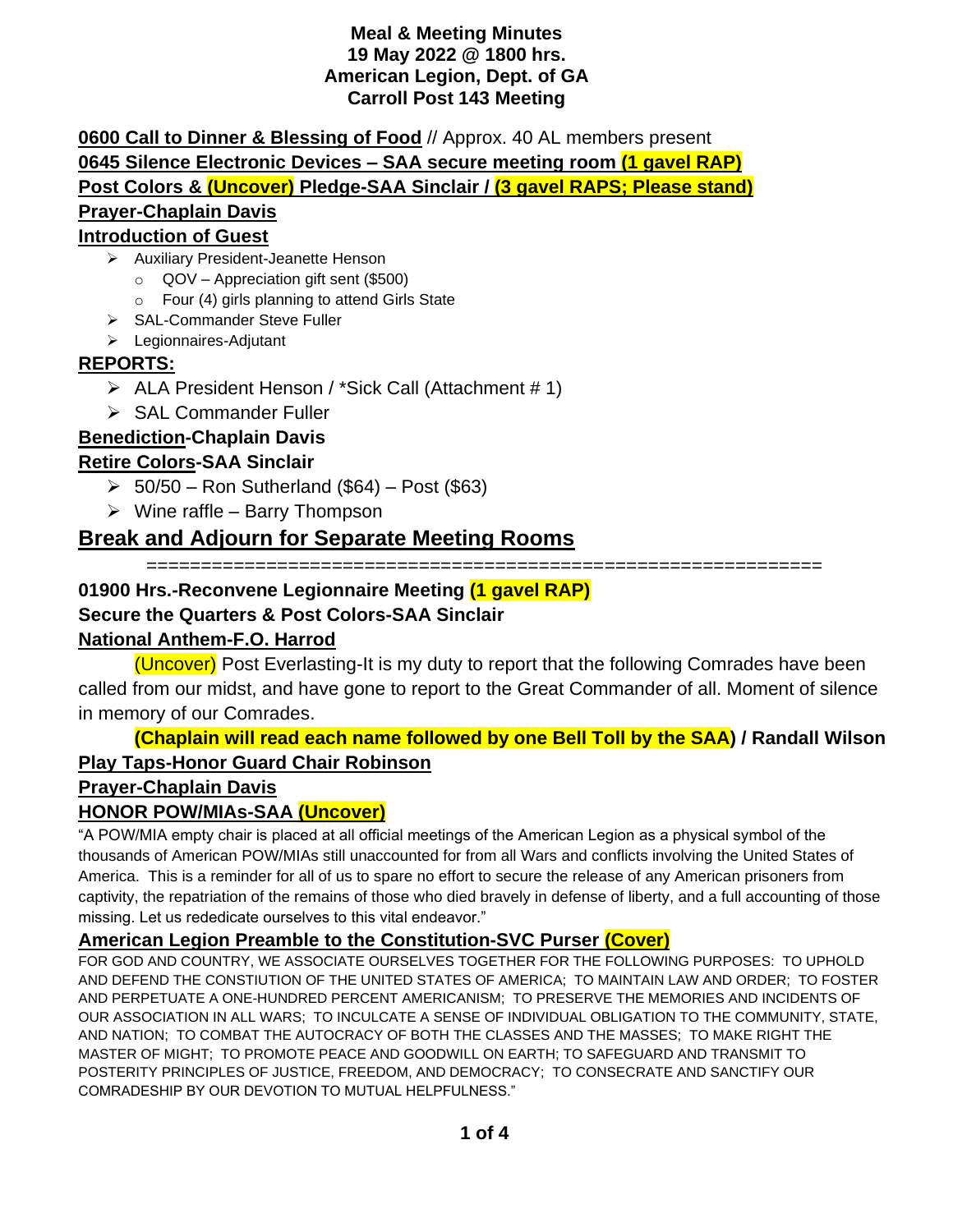## **OFFICERS ROLL CALL-Adjutant**

| CMDR. - Ronnie Pate        | Judge Advcte - Bill Hearnburg | III JVC - Steve Fuller        |  |
|----------------------------|-------------------------------|-------------------------------|--|
| SV Cmdr - Randy Purser     | l JVC – Steve Holder          | <b>IV JVC – Frank Joswick</b> |  |
| Finance Ofcr. - Joe Herrod | JVC – Sam<br>Pvle             |                               |  |

o Determine Quorum-Eight (8) Members in good standing

## **I now declare this membership meeting of Carroll Post 143 Department of Georgia regularly convened. (3 gavel raps)**

- o EC Minutes: 07 April 2022 / No corrections / motioned & seconded / approved voice vote
- o GM Minutes: 21 April 2022 / No corrections / motioned & seconded / approved voice vote

**SICK CALL:** Covered in meal agenda (See Attachment # 1)

## **COMMANDER'S REPORT-Welcome All & Recognize Guest**

# *COMMITTEE REPORTS:*

## **1. FINANCE OFFICER-Harrod**

- A. Budget Status Report (Copy of report in files)
- B. Profit/Loss
- C. 2022 23 Budget Request
- D. Fund Raiser CMTE Chair Ben Sinclair

# **2. JUDGE ADVOCATE-Hearnburg**

- a. April Post members meeting nominated Officers for 2022-2023 year / No nominations from the floor were made & nominations formally closed.
- b. Nominations: Cmdr. Ronnie Pate / Sr. Vice Cmdr. Rosemarie Miller / Jr. Vice Cmdr. Frank Joswick / Jr. Vice Comdr. – Sam Pyle / Jr. Vice Cmdr. – Steve Fuller / Jr. Vice Cmdr. – Steve Holder / Judge Advocate – Bill Hearnburg / Finance Officer – Joe Harrod
- c. Motion proposed & seconded / Adjutant cast vote for members present / Accepted as presented.
- d. Installation to be 3rd Thursday in July 2022

# 3. **MEMBERSHIP-SVC Purser**

- a. Post Goal: 205 Members Paid (211 Members have Paid)
- b. Post Percent of Goal: 103%
- c. No. of Transfers: 23 (19 from Post 400, 4 from other Posts)
- d. New Members: 6
- e. D5 Goal-5,209-Achieve 100% by 11 May: 90.21% of Goal
- f. Post Deceased Members
- g. Total from 1 July 2021 to present: 31
- h. Recruitment Business Cards Available

# 4. **VETERANS AFFAIRS & REHABILITATION, PILLAR I-JVC Holder**

# **A. Service Officer Levans**

- a. Veterans Supported / five (5) assisted
- b. Total Financial Support / \$1,150

# **B. Service CMTE Chair Maddox**

- a. Buddy Checks
	- $\triangleright$  Many calls expressed appreciation
	- ➢ Number of contacts reflected in increased attendance following post Coved pandemic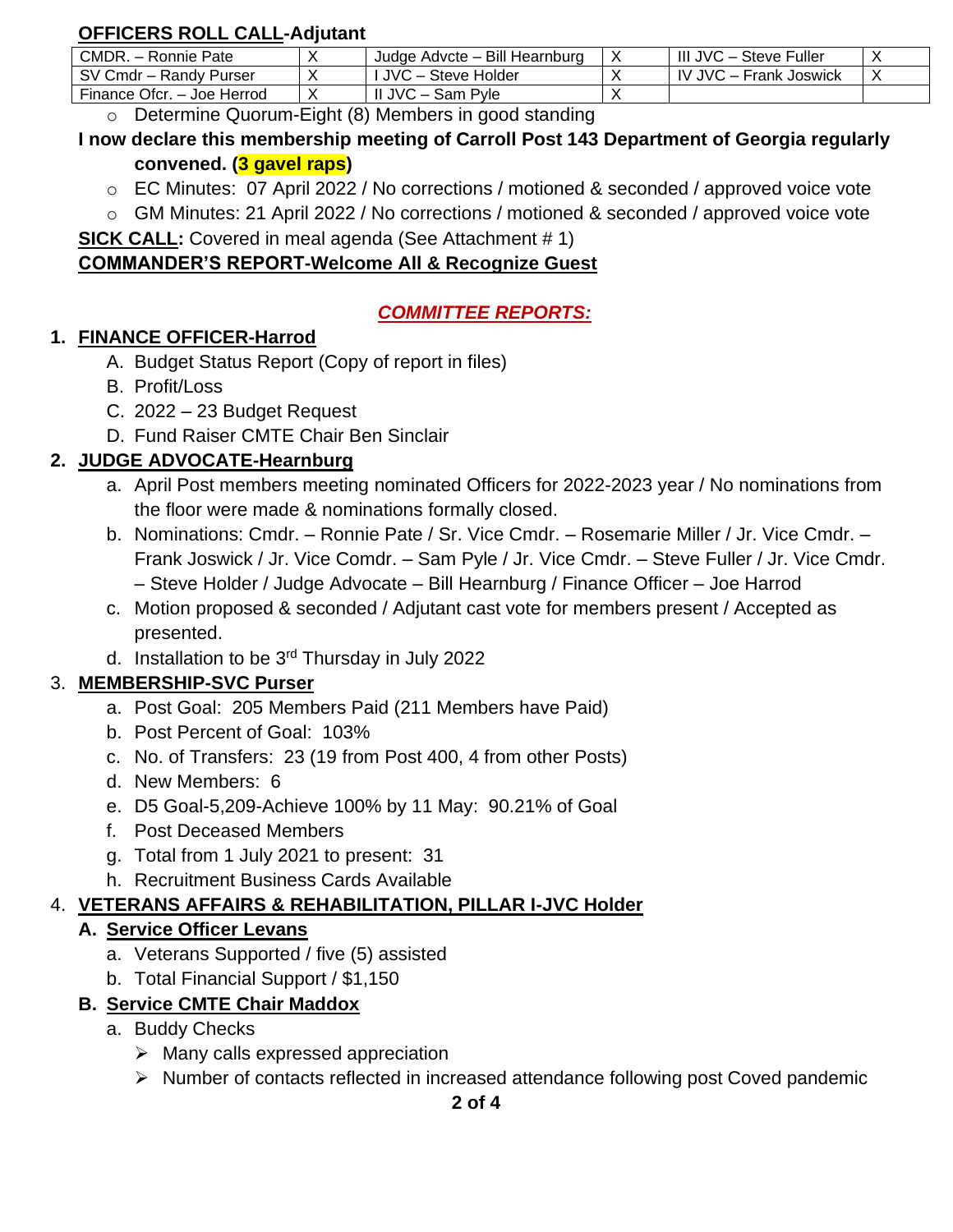### **C. Honor Guard Chair-Dale Robinson**

- a. No. of Military Honors Rendered / April 2 / several items under development parades, etc.
- b. Honor Guard/Funeral Coordinator-Steve Holder

# **D. Chaplain Davis**

# 5. **NATIONAL SECURITY, PILLAR II-JVC Pyle**

- A. POW/MIA Accounting by wars / five (5) recovered & identified recently
- B. MIA Project-JVC Pyle / 3 have been turned in for "memory posting" thus far
- C. Other MIA's & Georgia causalities (list in May 2022 files)

# **6. AMERICASM, PILLAR III-JVC Fuller**

- A. LEGISLATIVE-JVC Pyle
- B. Boys State / 2 not attending 3 remaining
- D. Information for Ezekiel Ussery, Matthew Basil, & DeAnte Alford already in hand

# **7. CHILDREN & YOUTH, PILLAR IV-JVC Joswick**

- A. April was Children & Youth Month.
- B. Visited Little River Gun club. Watched CHS shotgun club shoot skeet
	- a. Post sponsors 4 members to go to state
	- b. Plan to present awards in June at Post
- C. Sheriff's deputy McDowell planning to speak regarding their youth programs at June Post GM meeting
- D. Briefing to EC in June regarding details of Hilliard Scholarship program
- E. Other: **CYBER CHAIR-SVC Purser**

## **8. COMMUNICATIONS-JVC Joswick**

- A. Public Relations-
- B. Final Post newsletter sent in May / Next newsletter scheduled for August 2022

# 9. **HISTORIAN-Vacant**

## 10.**SAL COMMANDER'S REPORT-Steve Fuller**

\*SAL Supervisory CMTE-Vacant Nine (9) officers to be installed at the July GM

## 11.**UNFINISHED BUSINESS-All**

- A. Post C, BLs & SOPs Amendments-Hearnburg Under review by the DOG
- B. New Member Orientation-Hill (Tabled)
- C. Scholarship-JVC Joswick will present committee recommendations to EC members June 2

# **12.NEW BUSINESS-ALL**

- A. Election of 2022-23 Post Officers-Levans (See item # 2 for details)
	- a. Turned over to Don Levans for vote acceptance process
	- b. See Item #2 for details
- B. Post SAL Squadron SVC Driver presented the 2022-23 Officers slate
- C. Vote on New Members / one new member voted to accept Gerry Eidson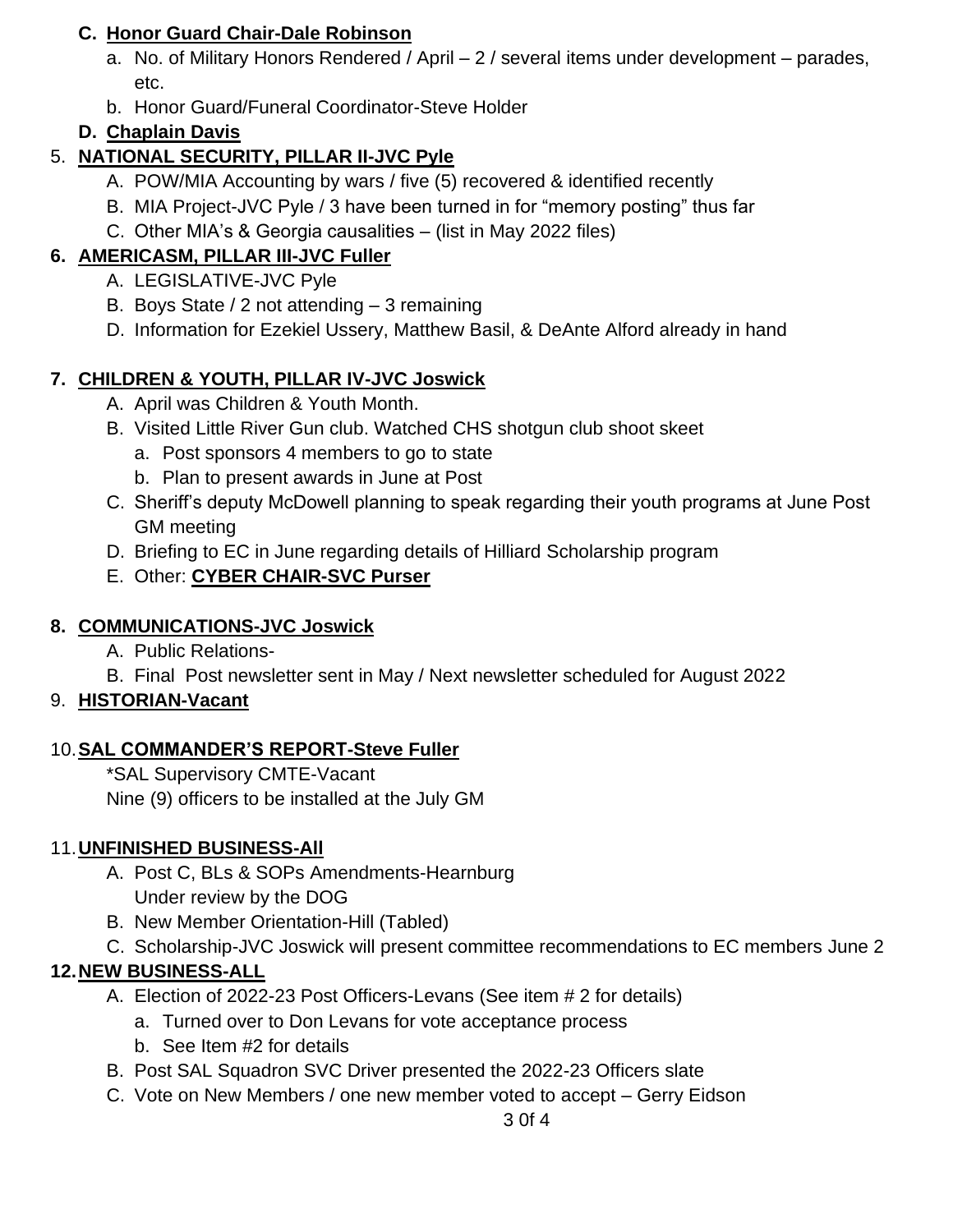### **Correspondence-Adjutant Hill**

- A. \$80.00 Donation to support membership renewal / Thank you sent to donor
- B. Consolidated Post Report / Completed & sent to DOG
- C. Reminder to "Sign in" upon entry to Post / List to become permanent record in files
- D. Copies of Reports from members to be provided to Adjutant at close of meeting
- 13.**Business for the good of the Legion:** Membership shall be permitted to make any suggestions of any kind, character or description, save of religion or partisan politics. (Motions are not allowed)
	- A. D5 Comments
	- B. Remembrance oration rendered for Randall Wilson by Bill Hearnburg / also discussed importance of keeping personal will's & records up to date if life changes have taken place.
	- C. AL Legion Online Training at [www.legion.org/dispatch/alei](about:blank)
	- D. Post 143 WEB pg. at [www.gapost143.org](about:blank)
	- E. AL Legion Member Services at [www.mylegion.org](about:blank)
		- a. Login
		- b. Register
		- c. Dues for 2022-2023 (\$40) can be paid ON LINE at "mylegion"
	- F. Donate Vehicles, Legion.org/donate/auto or call 1.440.453.4466

# **14.Announcement**

- A. EC Meeting 2 June @ 1800 hrs.
- B. Memorial Day Event on 28 May @ 1045 hrs. at the CCVMP. To honor those that have died in American Wars. It originated during the Civil War. Please wear Legion head cover.
- C. Set Flags to half-staff from Sunrise to noon only on 30 May.

# **WITH NO FURTHER BUSINESS TO BRING BEFORE THIS ASSEMBLY, THE CHAPLAIN WILL LEAD US IN A CLOSING PRAYER. (3 gavel raps, stand, & uncover)**

**COMMANDERS CHARGE: "**Till we meet again let us remember that our obligation to our Country can be fulfilled only by the faithful performance of all duties of citizenship. Let service to the Community, State, and Nation be ever a main objective of The American Legion and its members. Let us be ever watchful of the honor of our Country, our organization and Ourselves, that nothing shall serve us from the path of Justice, Freedom and Democracy." **(Recover)**

# **Retire Colors**-SAA Sinclair (Stand)

**This day of 16 May 2022, the General Membership meeting of Carroll Post 143, Dept. of GA stands adjourned at \_\_1945\_\_PM (1 gavel rap)**

| SIGNATURES: Commander: |           |  | Date: |
|------------------------|-----------|--|-------|
|                        | Adjutant: |  | Date  |